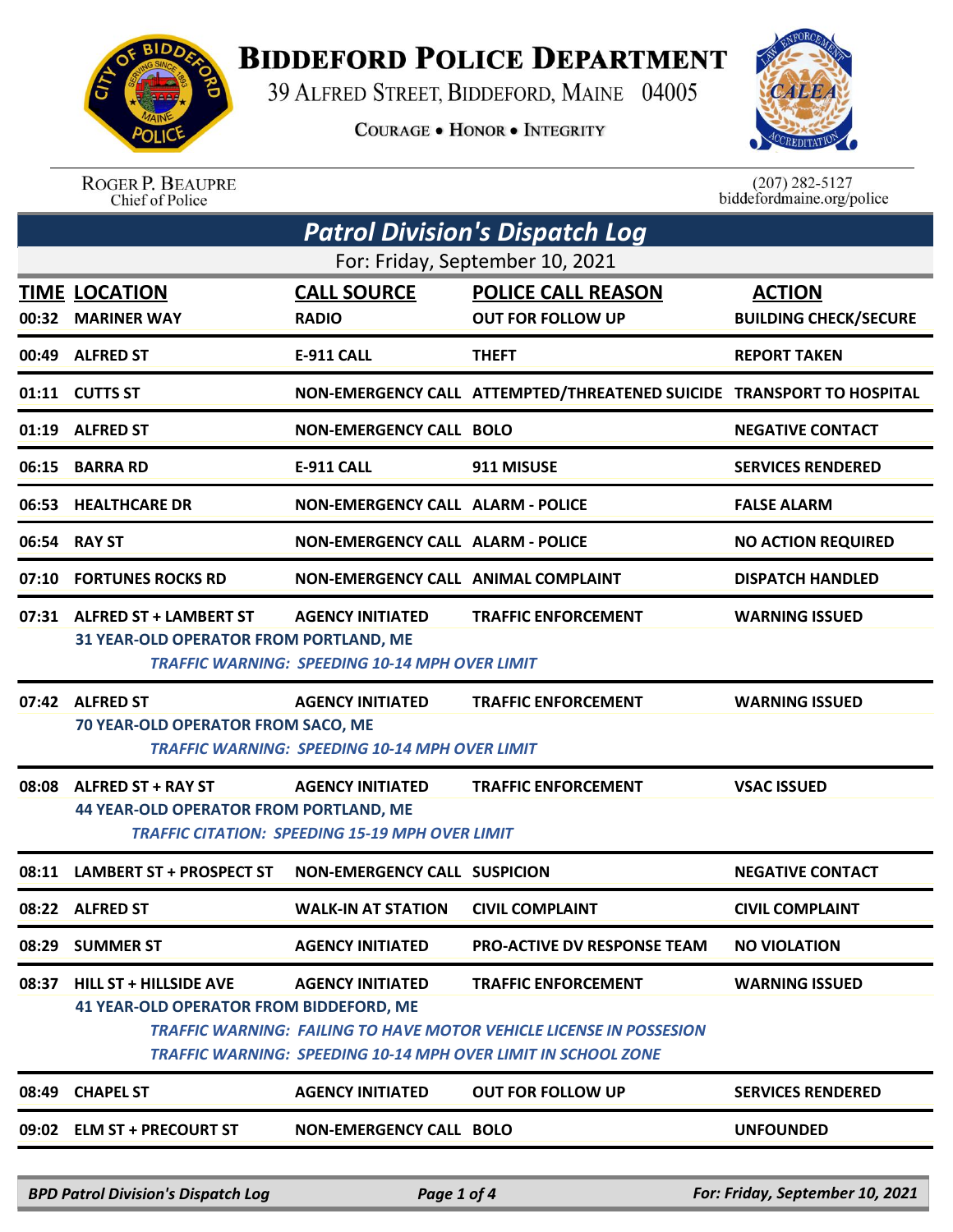| 09:09 | <b>TIME LOCATION</b><br><b>BOULDER WAY</b>                                  | <b>CALL SOURCE</b><br><b>AGENCY INITIATED</b> | <b>POLICE CALL REASON</b><br><b>OUT FOR FOLLOW UP</b>                                                | <b>ACTION</b><br><b>SERVICES RENDERED</b> |
|-------|-----------------------------------------------------------------------------|-----------------------------------------------|------------------------------------------------------------------------------------------------------|-------------------------------------------|
| 09:40 | <b>FORTUNES ROCKS RD</b>                                                    | <b>AGENCY INITIATED</b>                       | <b>COMMUNITY ENGAGEMENT</b>                                                                          | <b>SERVICES RENDERED</b>                  |
| 09:40 | <b>BEACH HOUSE LN</b>                                                       | <b>AGENCY INITIATED</b>                       | <b>COMMUNITY ENGAGEMENT</b>                                                                          | <b>SERVICES RENDERED</b>                  |
| 10:04 | <b>MAIN ST</b>                                                              |                                               | <b>NON-EMERGENCY CALL DOMESTIC COMPLAINTS</b>                                                        | <b>REPORT TAKEN</b>                       |
|       | 10:04 GRAHAM ST + EMMONS PL<br><b>62 YEAR-OLD OPERATOR FROM SANFORD, ME</b> | <b>AGENCY INITIATED</b>                       | <b>TRAFFIC ENFORCEMENT</b><br><b>TRAFFIC WARNING: OPERATING VEHICLE WITH INADEQUATE BRAKE LIGHTS</b> | <b>WARNING ISSUED</b>                     |
|       | 10:17 ALFRED ST                                                             | <b>WALK-IN AT STATION</b>                     | <b>ESCORTS / RELAYS</b>                                                                              | <b>NEGATIVE CONTACT</b>                   |
|       | 10:22 ALFRED ST                                                             | <b>AGENCY INITIATED</b>                       | <b>DISABLED VEHICLE</b>                                                                              | <b>SERVICES RENDERED</b>                  |
|       | 10:38 MAIN ST                                                               | <b>AGENCY INITIATED</b>                       | <b>OUT FOR FOLLOW UP</b>                                                                             | <b>SERVICES RENDERED</b>                  |
|       | 11:07 SOUTH ST + KOSSUTH ST                                                 | <b>E-911 CALL</b>                             | <b>DISTURBANCE / NOISE</b>                                                                           | <b>SERVICES RENDERED</b>                  |
|       | 11:27 ELM ST                                                                | E-911 CALL                                    | 911 MISUSE                                                                                           | <b>NEGATIVE CONTACT</b>                   |
|       | 11:32 MAIN ST                                                               | <b>AGENCY INITIATED</b>                       | <b>COMMUNITY ENGAGEMENT</b>                                                                          | <b>NO VIOLATION</b>                       |
|       | 11:38 ALFRED ST                                                             |                                               | NON-EMERGENCY CALL ASSIST: VEHICLE CRASH - FIRE / EMS STATE FORM TAKEN                               |                                           |
|       | 11:47 OAK ST<br><b>CHARGE: VIOLATING CONDITION OF RELEASE</b>               | <b>AGENCY INITIATED</b>                       | <b>OUT FOR FOLLOW UP</b><br>DEFENDANT: KEVIN PAUL NEWMAN  AGE: 35  RESIDENT OF: BIDDEFORD, ME        | <b>SUMMONS ISSUED</b>                     |
|       | 12:09 ALFRED ST                                                             | <b>WALK-IN AT STATION</b>                     | <b>CIVIL COMPLAINT</b>                                                                               | <b>SERVICES RENDERED</b>                  |
|       | 12:22 HORRIGAN CT                                                           | <b>NON-EMERGENCY CALL THEFT</b>               |                                                                                                      | <b>REPORT TAKEN</b>                       |
|       | 12:57 WEST ST + SKY OAKS DR                                                 | <b>AGENCY INITIATED</b>                       | <b>ANIMAL COMPLAINT</b>                                                                              | <b>SERVICES RENDERED</b>                  |
|       | 12:57 GEORGE ST + CLEAVES ST                                                | <b>AGENCY INITIATED</b>                       | <b>ANIMAL COMPLAINT</b>                                                                              | <b>SERVICES RENDERED</b>                  |
|       | 13:18 ALFRED ST                                                             | <b>AGENCY INITIATED</b>                       | <b>OUT FOR FOLLOW UP</b>                                                                             | <b>SERVICES RENDERED</b>                  |
|       | 13:22 WEST ST                                                               | <b>AGENCY INITIATED</b>                       | <b>DISABLED VEHICLE</b>                                                                              | <b>SERVICES RENDERED</b>                  |
|       | 13:26 POOL ST                                                               | E-911 CALL                                    | <b>CHECK WELFARE</b>                                                                                 | <b>SERVICES RENDERED</b>                  |
|       | 13:55 ELM ST                                                                |                                               | NON-EMERGENCY CALL VEHICLE CRASH - POLICE ONLY                                                       | <b>STATE FORM TAKEN</b>                   |
|       | 14:02 FALL ST                                                               | <b>AGENCY INITIATED</b>                       | <b>THEFT</b>                                                                                         | <b>REPORT TAKEN</b>                       |
|       | 14:13 SACO FALLS WAY                                                        | E-911 CALL                                    | 911 MISUSE                                                                                           | <b>NEGATIVE CONTACT</b>                   |
|       | 14:25 PROSPECT ST                                                           |                                               | NON-EMERGENCY CALL SEX OFFENDER REGISTRATION                                                         | <b>REPORT TAKEN</b>                       |
|       | 14:33 POOL ST                                                               | <b>AGENCY INITIATED</b>                       | <b>BOLO</b>                                                                                          | <b>NEGATIVE CONTACT</b>                   |
| 14:33 | <b>MAIN ST</b>                                                              | <b>E-911 CALL</b>                             | <b>PAPERWORK</b>                                                                                     | <b>SERVICES RENDERED</b>                  |
|       | 14:37 WASHINGTON ST                                                         | NON-EMERGENCY CALL CHECK WELFARE              |                                                                                                      | <b>NEGATIVE CONTACT</b>                   |
|       |                                                                             |                                               |                                                                                                      |                                           |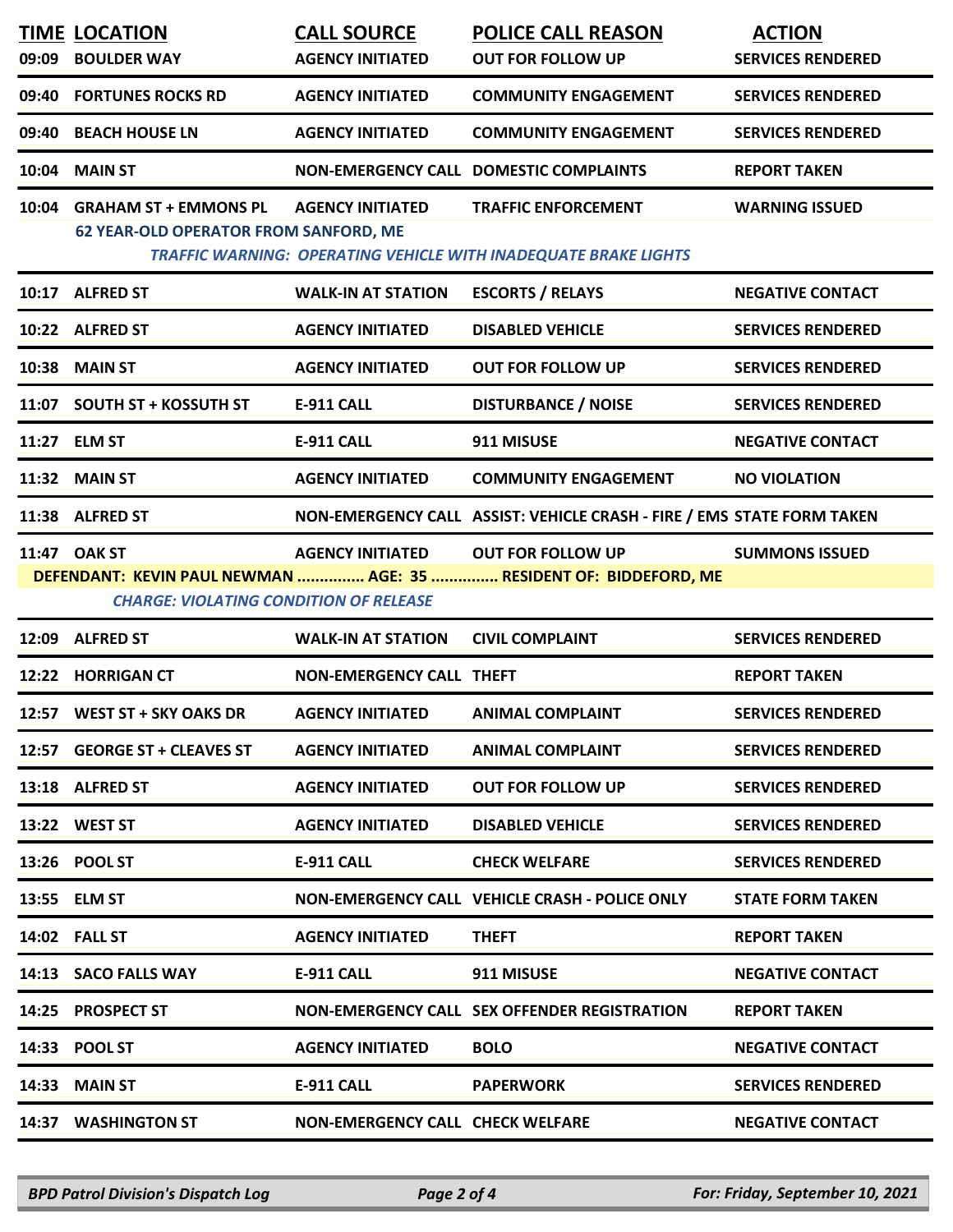| <b>TIME LOCATION</b>                             | <b>CALL SOURCE</b>                          | <b>POLICE CALL REASON</b>                                  | <b>ACTION</b>                |
|--------------------------------------------------|---------------------------------------------|------------------------------------------------------------|------------------------------|
| 14:38 SUMMIT ST                                  | <b>AGENCY INITIATED</b>                     | <b>ANIMAL COMPLAINT</b>                                    | <b>SERVICES RENDERED</b>     |
| 14:51 MAIN ST                                    | <b>AGENCY INITIATED</b>                     | <b>COMMUNITY ENGAGEMENT</b>                                | <b>NO VIOLATION</b>          |
| 14:51 ALFRED ST                                  | <b>WALK-IN AT STATION</b>                   | <b>MENTAL ILLNESS CASES</b>                                | <b>NO ACTION REQUIRED</b>    |
| 14:58 ALFRED ST                                  | <b>AGENCY INITIATED</b>                     | <b>OUT FOR FOLLOW UP</b>                                   | <b>SERVICES RENDERED</b>     |
| 15:03 POOL ST                                    |                                             | NON-EMERGENCY CALL CRIM THREAT / TERRORIZING               | <b>REPORT TAKEN</b>          |
| 15:10 LAMBERT ST + PROSPECT ST                   | <b>NON-EMERGENCY CALL SUSPICION</b>         |                                                            | <b>SERVICES RENDERED</b>     |
| 15:34 MAIN ST                                    | <b>AGENCY INITIATED</b>                     | <b>PAPERWORK</b>                                           | <b>PAPERWORK SERVED</b>      |
| 15:51 BRIDGE RD                                  | <b>E-911 CALL</b>                           | 911 MISUSE                                                 | <b>NEGATIVE CONTACT</b>      |
| 15:57 BIRCH ST                                   | NON-EMERGENCY CALL CODES ENFORCEMENT        |                                                            | <b>SERVICES RENDERED</b>     |
| 16:44 ALFRED ST                                  | <b>WALK-IN AT STATION</b>                   | <b>PAPERWORK</b>                                           | <b>SERVICES RENDERED</b>     |
| 16:45 OLD POOL RD                                | <b>NON-EMERGENCY CALL ASSAULT</b>           |                                                            | <b>REPORT TAKEN</b>          |
| 16:49 FREEMAN ST                                 | <b>E-911 CALL</b>                           | <b>DISTURBANCE / NOISE</b>                                 | <b>REPORT TAKEN</b>          |
| 16:54 ALFRED ST                                  | <b>WALK-IN AT STATION</b>                   | <b>PAPERWORK</b>                                           | <b>SERVICES RENDERED</b>     |
| 16:58 WEST ST                                    | <b>RADIO</b>                                | <b>DISABLED VEHICLE</b>                                    | <b>SERVICES RENDERED</b>     |
| 17:20 ALFRED ST                                  | <b>WALK-IN AT STATION</b>                   | <b>OUT FOR FOLLOW UP</b>                                   | <b>SERVICES RENDERED</b>     |
| 17:21 MISTY MEADOWS DR                           | NON-EMERGENCY CALL HARASSMENT               |                                                            | <b>REFERRED OTHER AGENCY</b> |
| 17:22 POOL ST + HEDLEY REYNOLDS AGENCY INITIATED |                                             | <b>OUT FOR FOLLOW UP</b>                                   | <b>SERVICES RENDERED</b>     |
| 17:23 FOSS ST                                    | NON-EMERGENCY CALL MESSAGE DELIVERY         |                                                            | <b>REFERRED OTHER AGENCY</b> |
| 17:25 WESTLAND AVE                               | E-911 CALL                                  | <b>PARKING COMPLAINT</b>                                   | <b>SERVICES RENDERED</b>     |
| 17:53 PIKE ST                                    | <b>AGENCY INITIATED</b>                     | <b>PAPERWORK</b>                                           | <b>PAPERWORK SERVED</b>      |
| 17:59 ALFRED ST                                  | NON-EMERGENCY CALL OUT FOR FOLLOW UP        |                                                            | <b>SERVICES RENDERED</b>     |
| 18:01 ALFRED ST + MAINE TPKE                     | E-911 CALL                                  | <b>ASSIST: VEHICLE CRASH - FIRE / EMS STATE FORM TAKEN</b> |                              |
| 18:05 ALFRED ST + MAINE TPKE                     | E-911 CALL                                  | <b>VEHICLE CRASH - POLICE ONLY</b>                         | <b>NO ACTION REQUIRED</b>    |
| 18:11 ALFRED ST                                  | <b>WALK-IN AT STATION</b>                   | <b>PAPERWORK</b>                                           | <b>SERVICES RENDERED</b>     |
| 18:15 HILL ST                                    | E-911 CALL                                  | 911 MISUSE                                                 | <b>NEGATIVE CONTACT</b>      |
| <b>18:17 VINE ST</b>                             | NON-EMERGENCY CALL PARKING COMPLAINT        |                                                            | <b>SERVICES RENDERED</b>     |
| 18:21 GODBOUT WAY                                | <b>NON-EMERGENCY CALL JUVENILE OFFENSES</b> |                                                            | <b>SERVICES RENDERED</b>     |
| 18:41 ALFRED ST + MAINE TPKE                     |                                             | NON-EMERGENCY CALL VEHICLE CRASH - POLICE ONLY             | <b>SERVICES RENDERED</b>     |
| 18:45 ALFRED ST                                  | <b>WALK-IN AT STATION</b>                   | <b>PAPERWORK</b>                                           | <b>SERVICES RENDERED</b>     |
| 19:14 SUMMER ST                                  | <b>AGENCY INITIATED</b>                     | <b>PAPERWORK</b>                                           | <b>PAPERWORK SERVED</b>      |
|                                                  |                                             |                                                            |                              |

*BPD Patrol Division's Dispatch Log Page 3 of 4 For: Friday, September 10, 2021*